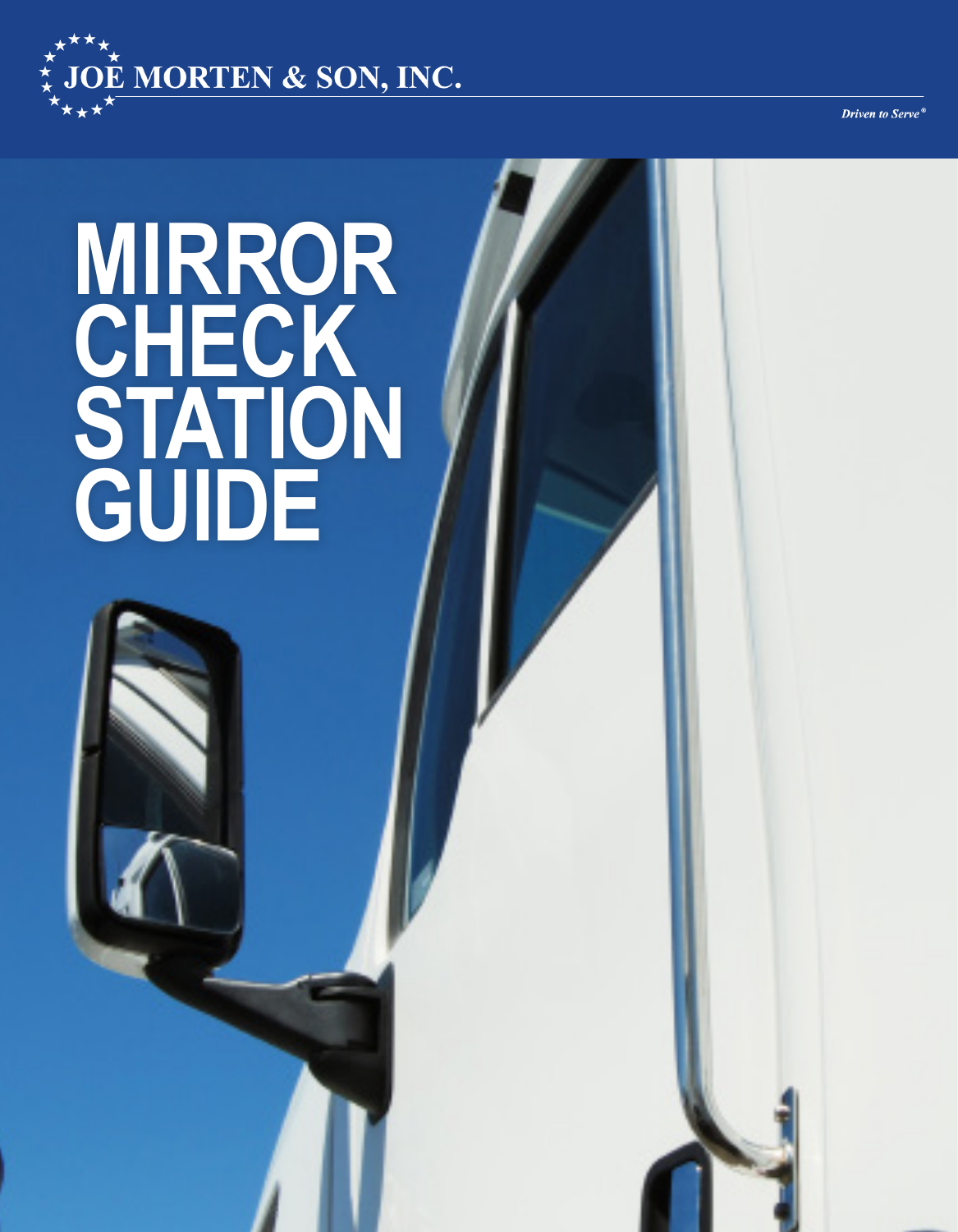# **MIRROR USE — THE EYES HAVE IT!**

Blind spots are one of the key factors that increase the risk of a truck crash. In the diagram below, you can see some of the potential blind spots in the front, rear, and sides of a tractor-trailer. Similar blind spots are present with straight trucks, cargo vans, and other company vehicles. Managing the space around the truck is challenging for drivers, even in heavy traffic, but it is often doable with proper equipment that is adjusted properly, effective training, and good decision-making.



The purpose of a mirror check station is to assist drivers so they can properly adjust all mirrors before leaving on a trip. This will help improve the driver's ability to perceive hazards and better manage the space around the truck while driving. In addition, if mirrors should fall out of alignment while driving, due to vibration or other causes, drivers can recall the proper alignment from their time in the mirror check station and make adjustments.

#### **RETURN ON INVESTMENT (ROI)**

Mirrors remain a tried and true method to help drivers with space management. In addition to the flat and convex mirrors mounted on the doors that come standard with power units, fender- or hood-mounted mirrors increase the driver's field of vision around the truck. This low-cost piece of equipment is easy to install and promises a quick return on investment. For example, shopping around the internet, one can purchase fender-mounted mirrors for under \$300 per truck. Now, consider the fact that even the smallest claims involving a large truck typically cost tens of thousands of dollars. If just one collision can be prevented because the driver used fender-mounted mirrors, the ROI is easy to justify.

#### **HOW TO USE THIS GUIDE**

In the pages that follow are sample set-up instructions to create a low-cost mirror check station at your facility. After completion, consider using the lesson plan included to train drivers on how to properly align their mirrors before every leg of their trips.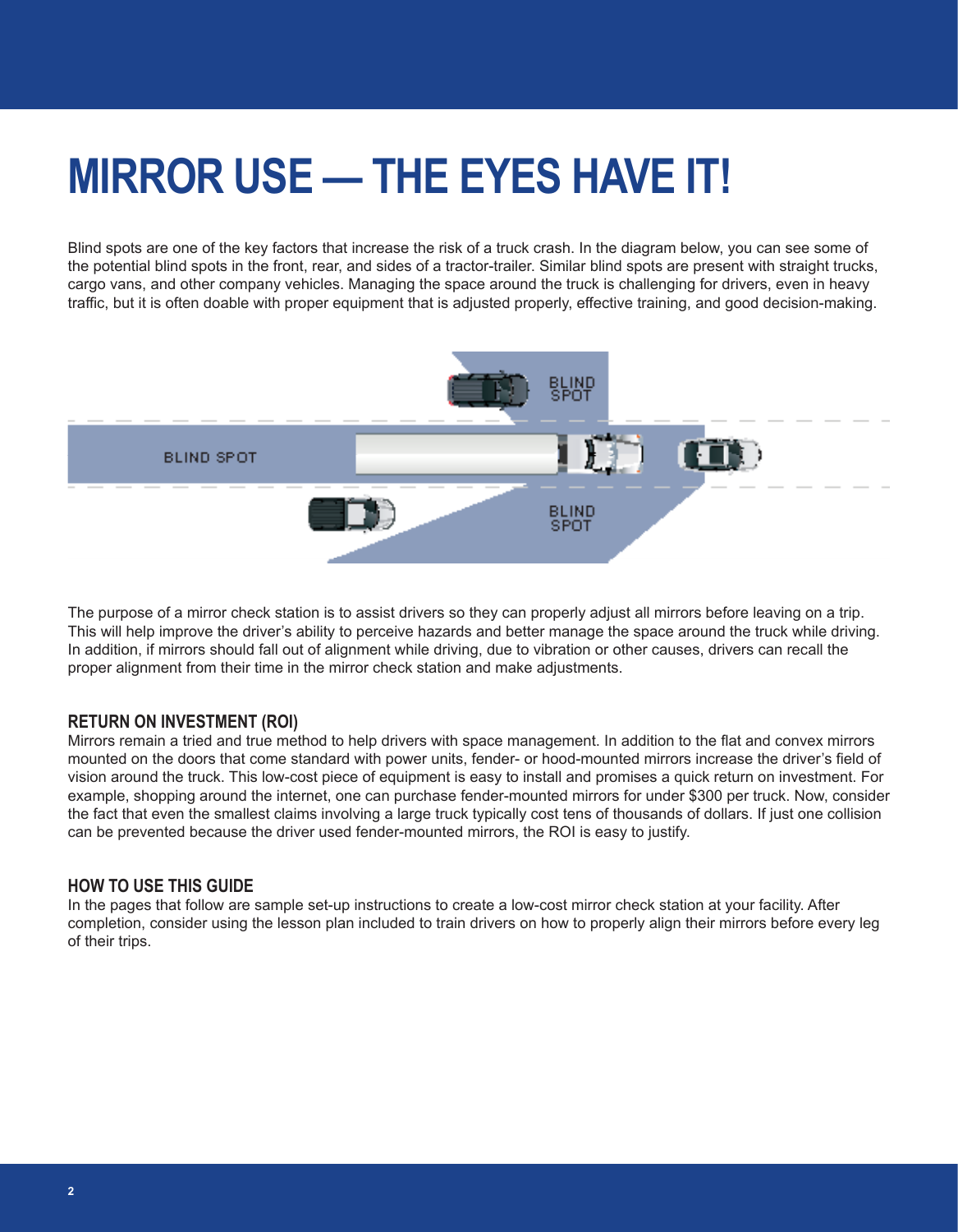### **MIRROR CHECK STATION SET-UP GUIDE TRACTOR-TRAIL FRS**

#### **REQUIRED MATERIALS**

- Flat area outdoors or indoors that is at least 30 feet wide and 80 feet long.
	- Select an area that is close to the facility's exit. Drivers are more likely to use the mirror check station if it is easily accessible.
- One measuring tape.
- For creating a permanent station:
	- The surface should be asphalt or concrete.
		- Use a paint color (white or yellow) that stands out from the color of the asphalt or concrete.
- For creating a temporary station:
	- Regardless of surface type, use 15 orange traffic cones.

#### **SETUP INSTRUCTIONS**

Refer to Diagram 1 below before starting setup.

- 1. **Line A** Measure a straight line 60 feet long.
	- a. Permanent stations: Paint Line A (60 feet long by 6 inches wide).
		- b. Temporary stations: Set one orange cone at both ends of Line A.
- 2. **Line B** Measure a straight line 10 feet long at a 90-degree angle from the top edge of Line A.
	- a. Permanent stations: Paint Line B (10 feet long by 6 inches wide). Line B should connect to Line A.
	- b. Temporary stations: Set one orange cone at the opposite end of Line B.
- 3. **Box C** Measure 35 feet from the top of Line A.
	- a. Permanent stations: Paint Box C (5 feet x 8 feet). Fill in the center of Box C so drivers can easily gauge the depth of the box.
	- b. Temporary stations: Set one orange cone in each corner of Box C.
- 4. **Box D** On the passenger side of the tractor, measure 75 feet from the top of Line B (parallel to the door mirrors) to the back of the trailer.
	- a. Permanent stations: Paint Box D (5 feet x 8 feet). Fill in the center of Box D so drivers can easily gauge the depth of the box.
	- b. Temporary stations: Set one orange cone in each corner of Box D.
- 5. **Box E** Measure 15 feet from the front of the tractor on the passenger side.
	- a. Permanent stations: Paint Box E (3 feet x 10 feet). Fill in the center of Box E so drivers can easily gauge the depth of the box.
	- b. Temporary stations: Set one orange cone in each corner of Box E.

#### **DIAGRAM 1**



*© Great West Casualty Company 2021. The material in this publication is the property of Great West Casualty Company unless otherwise noted and may not be reproduced without its written consent by any person other than a current insured of Great West Casualty Company for business purposes. Insured should attribute use as follows: "© Great West Casualty Company 2021. Used with permission by Great West Casualty Company." This material is intended to be a broad overview of the subject matter and is provided for informational purposes only. Great West Casualty Company and Joe Morten & Son, Inc. do not provide legal advice to its insureds, nor does it advise insureds on employment-related issues. Therefore, the subject matter is not intended to serve as legal or employment advice for any issue(s) that may arise in the operations of its insureds. Legal advice should always be sought*  from the insured's legal counsel. Great West Casualty Company and Joe Morten & Son, Inc. shall have no liability nor responsibility to any person or<br>entity with respect to any loss, action, or inaction alleged to be caused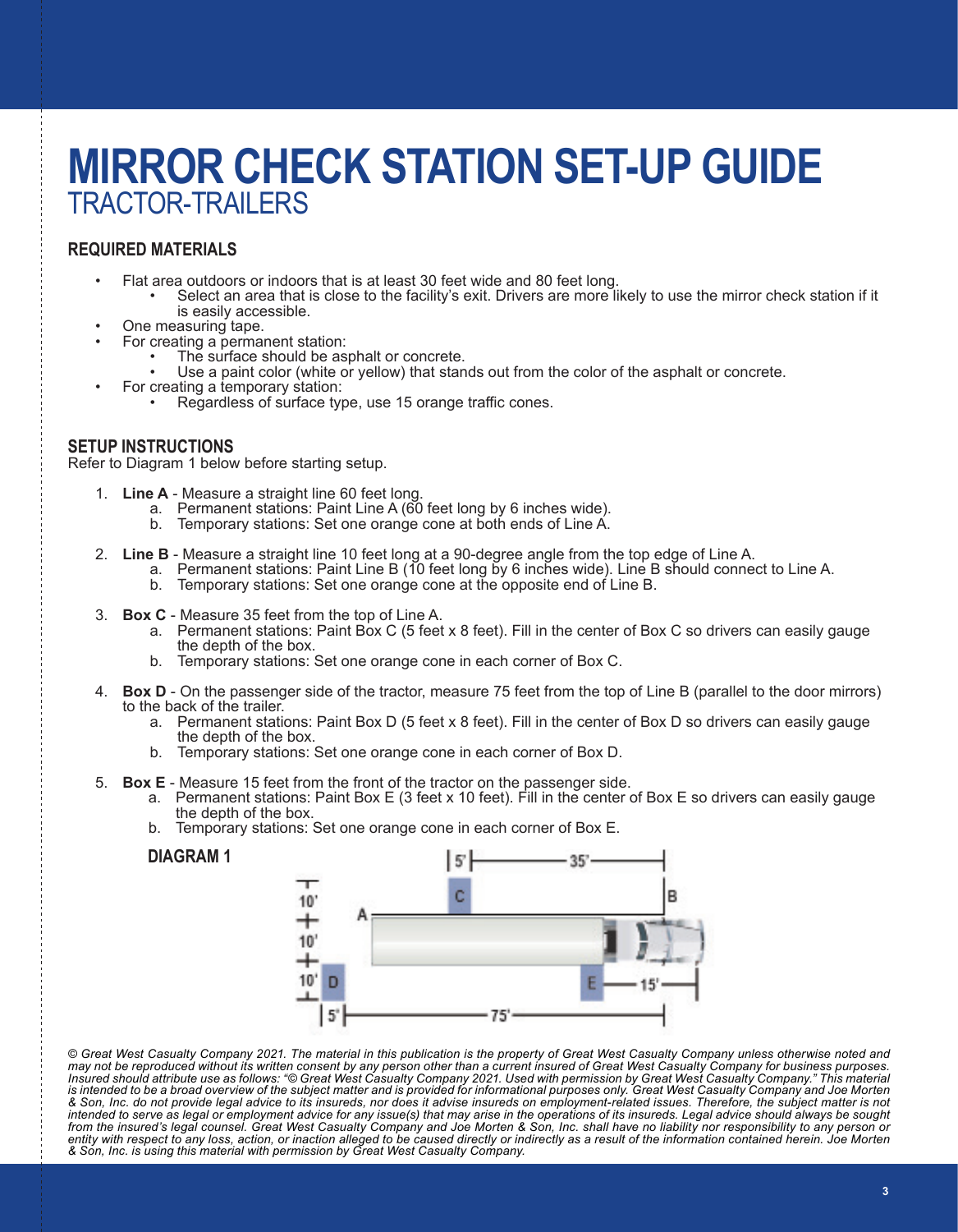# **MIRROR CHECK STATION SET-UP GUIDE STRAIGHT TRUCKS AND LARGE VANS (OPTIONAL)**

#### **REQUIRED MATERIALS**

- Flat area outdoors or indoors that is at least 30 feet wide and 70 feet long.
	- Select an area that is close to the facility's exit. Drivers are more likely to use the mirror check station if it is easily accessible.
- One measuring tape.
- For creating a permanent station:
	- The surface should be asphalt or concrete.
		- Use a paint color (white or yellow) that stands out from the color of the asphalt or concrete.
- For creating a temporary station:
	- Regardless of surface type, use 15 orange traffic cones.

#### **SETUP INSTRUCTIONS**

Refer to Diagram 2 below before starting setup.

- 1. **Line A** Measure a straight line 60 feet long.
	- a. Permanent stations: Paint Line A (60 feet long by 6 inches wide).
		- b. Temporary stations: Set one orange cone at both ends of Line A.
- 2. **Line B** Measure a straight line 10 feet long at a 90-degree angle from the top edge of Line A.
	- a. Permanent stations: Paint Line B (10 feet long by 6 inches wide). Line B should connect to Line A.
	- b. Temporary stations: Set one orange cone at the opposite end of Line B.
- 3. **Box C** Measure 30 feet from the top of Line A.
	- a. Permanent stations: Paint Box C (5 feet x 8 feet). Fill in the center of Box C so drivers can easily gauge the depth of the box.
	- b. Temporary stations: Set one orange cone in each corner of Box C.
- 4. **Box D** On the passenger side of the truck, measure 65 feet from the top of Line B (parallel to the door mirrors) to the back of the truck.
	- a. Permanent stations: Paint Box D (5 feet x 8 feet). Fill in the center of Box D so drivers can easily gauge the depth of the box.
	- b. Temporary stations: Set one orange cone in each corner of Box D.
- 5. **Box E** Measure 15 feet from the front of the tractor on the passenger side.
	- a. Permanent stations: Paint Box E (3 feet x 10 feet). Fill in the center of Box E so drivers can easily gauge the depth of the box.
	- b. Temporary stations: Set one orange cone in each corner of Box E.

#### **DIAGRAM 2**



*© Great West Casualty Company 2021. The material in this publication is the property of Great West Casualty Company unless otherwise noted and may not be reproduced without its written consent by any person other than a current insured of Great West Casualty Company for business purposes. Insured should attribute use as follows: "© Great West Casualty Company 2021. Used with permission by Great West Casualty Company." This material is intended to be a broad overview of the subject matter and is provided for informational purposes only. Great West Casualty Company and Joe Morten & Son, Inc. do not provide legal advice to its insureds, nor does it advise insureds on employment-related issues. Therefore, the subject matter is not intended to serve as legal or employment advice for any issue(s) that may arise in the operations of its insureds. Legal advice should always be sought from the insured's legal counsel. Great West Casualty Company and Joe Morten & Son, Inc. shall have no liability nor responsibility to any person or*  entity with respect to any loss, action, or inaction alleged to be caused directly or indirectly as a result of the information contained herein. Joe Morten<br>& Son, Inc. is using this material with permission by Great West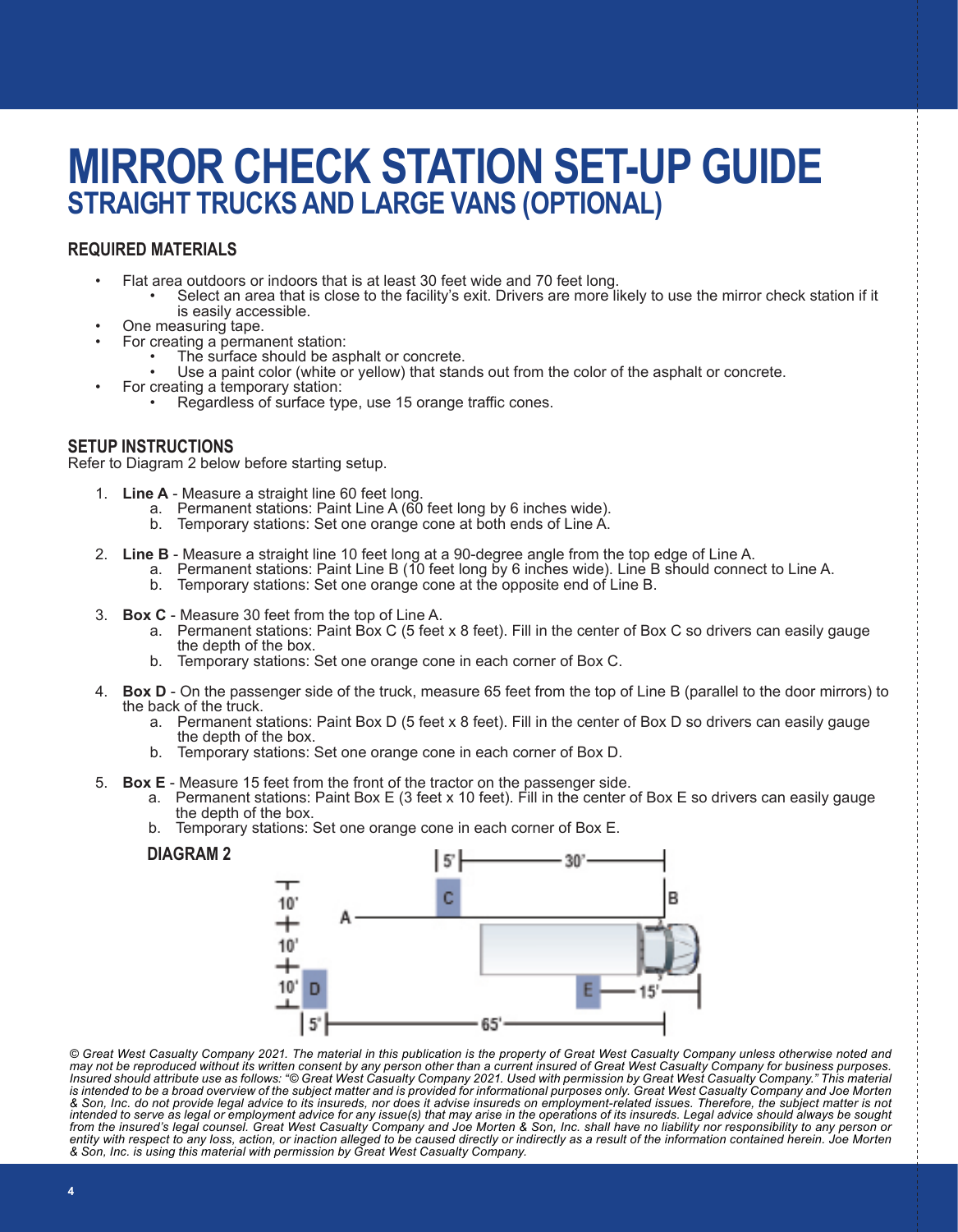# **HOW A MIRROR CHECK STATION WORKS**

- 1. Enter the mirror check station and align the left side of the truck as close as possible to Line A.
- 2. Stop the truck with the driver-side, door-mounted mirror aligned with Line B. The driver should be able to look out the driver-side window and look down directly over Line B.
- 3. Place the vehicle in 'Park,' and set the tractor and trailer parking brakes.
- 4. Adjust the driver's seat.
	- Raise or lower the seat so the driver's legs are parallel to the floor. His or her feet should be flat on the floor.
	- Lift the steering wheel out of the way, then move the seat forward or back so that the left foot can press the clutch or brake pedal to the floor without the driver coming out the seat.
	- Lower the steering wheel. Place your hands on the wheel at the nine o'clock and three o'clock positions. The elbows should be slightly bent and shoulders relaxed. For comfort, arms should not be locked.
- 5. Ensure the driver-side and passenger-side windows are clean and unobstructed.
- 6. Rotate the driver-side flat and convex mirrors horizontally (left and right) until the side of the trailer is flush on the inside edge of both mirrors. (See Diagram 3.)
- 7. Tilt the driver-side flat mirror vertically (up and down) until the front of Box C (the edge closest to the front of the truck) is visible in the bottom edge of the flat mirror. (See Diagram 3.)
- 8. Tilt the driver-side convex mirror vertically (up and down) until the rear of Box C is visible in the top edge of the convex mirror. (See Diagram 3.)
- 9. Rotate the passenger-side flat and convex mirrors horizontally (left and right) until the side of the trailer is flush on the inside edges of both mirrors. (See Diagram 3.)
- 10. Tilt the passenger-side flat mirror vertically (up and down) until the front of Box D is visible in the bottom edge of the passenger-side flat mirror. (See Diagram 3.)
- 11. Tilt passenger-side convex mirror vertically (up and down) until the rear of Box D is visible in the top edge of the convex mirror. (See Diagram 3.)
- 12. For tractor-trailers, adjust both fender/hood-mounted convex mirrors so the side of the tractor is flush with the inside edge of each mirror. The trailer's rear tandems should be visible in the upper portion of the mirror. (See Diagram 4.)

*Note: Ask for assistance, if available (i.e., mechanic or other driver). While seated in the proper position, roll down the window and give the assistant*  instructions on how to adjust the fender mirrors to your specifications. If an assistant is not available, exit the vehicle and make adjustments as needed. *Use three points of contact when entering and exiting the vehicle.* 

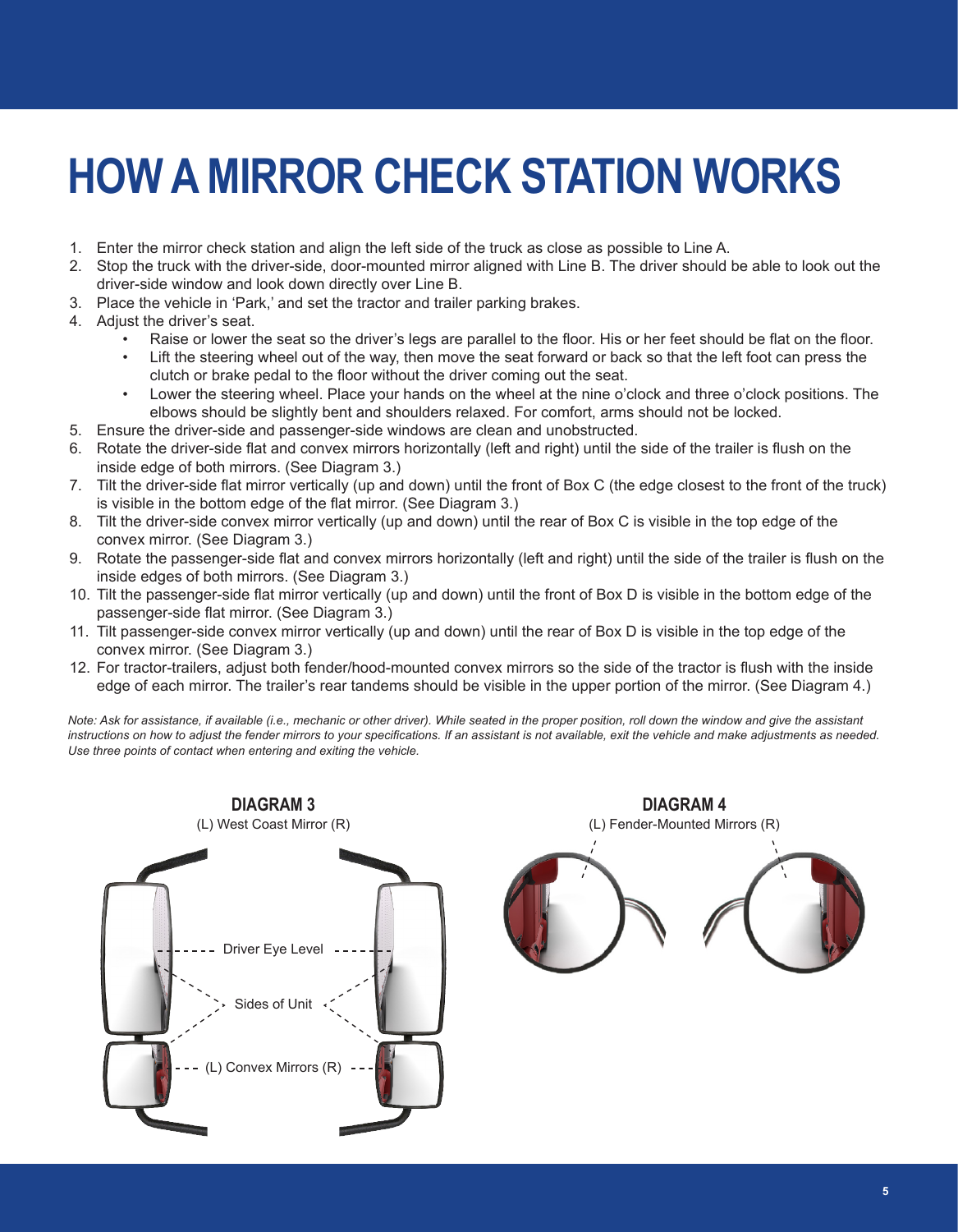# **LESSON PLAN** MIRROR ALIGNMENT

#### **OVERVIEW FOR TRAINERS**

Managing the space around the truck starts before a driver begins each trip and does not end until the vehicle is safely parked. From conducting a thorough pre-trip vehicle inspection and properly aligning the mirrors to constantly monitoring vehicles around the truck and making good decisions behind the wheel while driving, a driver's space management skills are essential to preventing vehicle crashes and hitting stationary objects. The goal of this training course is to tell the audience how to use a mirror check station to properly align the truck's mirrors, show them how to align the truck's mirrors, and then have each trainee complete this task by demonstrating how to adjust the mirrors properly.

#### **DELIVERY MODE**

This is a classroom-based lesson that incorporates group discussion, video, and hands-on demonstration.

#### **TIME ALLOCATION**

45 minutes or more depending on class size

#### **REQUIRED MATERIALS**

- 1. Mirror check station on the property
- 2. One tractor-trailer with door-mounted mirrors on the driver and passenger sides as well as fender-mounted mirrors on both sides
- 3. Training room with seats and tables for all trainees
- 4. Sign-in sheet
- 5. Flipchart or whiteboard
- 6. Handouts (pgs. 9-10 in this booklet) one copy per trainee

#### **SETUP INSTRUCTIONS (DAY OF TRAINING)**

- 1. Park the tractor-trailer in the mirror check station.
- 2. Misalign the truck's fender-mounted and side mirrors.
- 3. Draw the layout of your mirror check station on the classroom's flipchart or whiteboard.
- 4. Distribute one handout per trainee.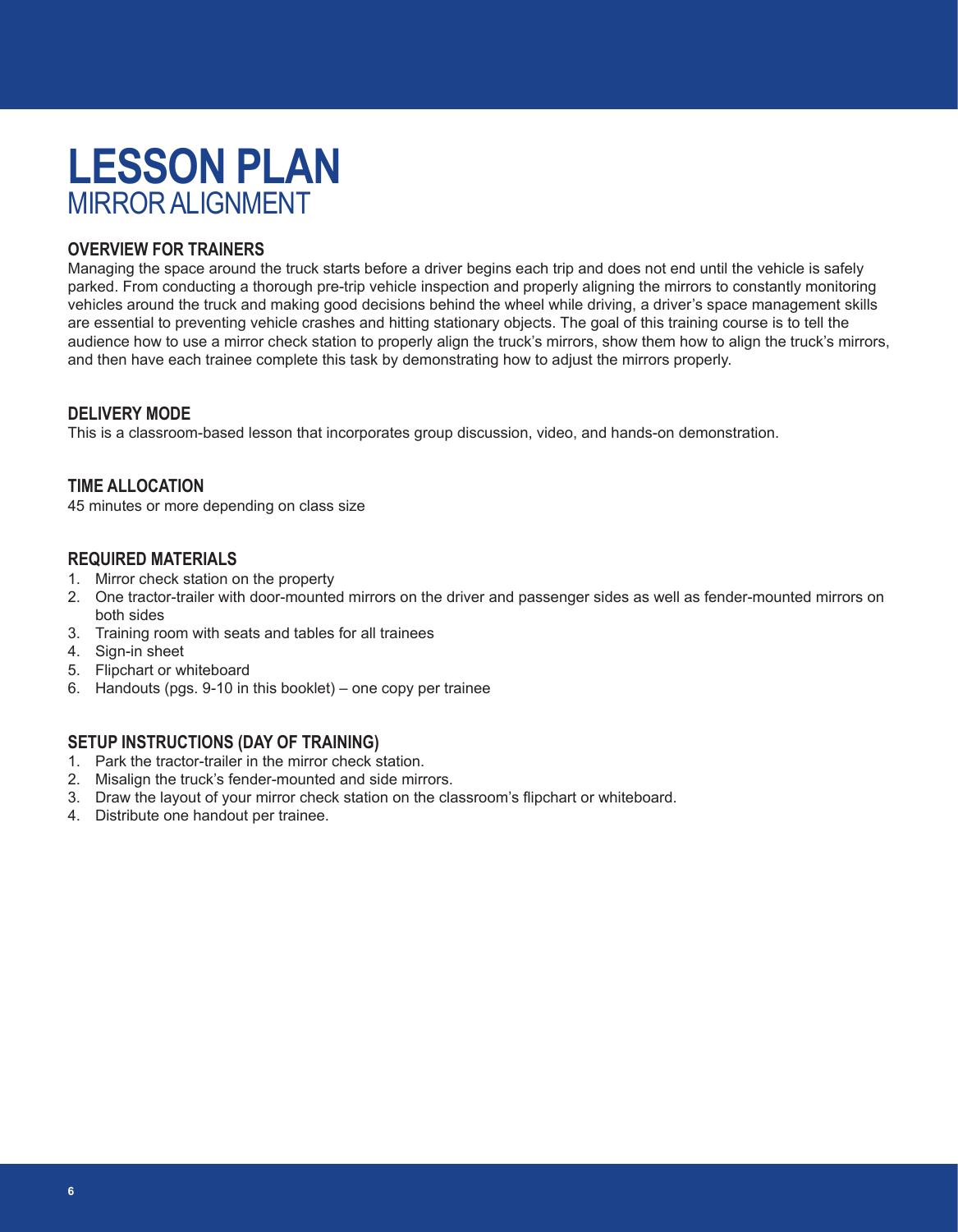# **CLASSROOM DELIVERY INSTRUCTIONS** MIRROR ALIGNMENT

| <b>ACTIVITY</b>                 | <b>INSTRUCTIONS</b>                                                                                                                                                                                                                                                                                                                                                                                                                                                                                                                                                                                                                                                                                                                                                                                                                                                                                                                                                                                                                                                                                                                                                                                                                                                                                                                                                                                                                                                               |
|---------------------------------|-----------------------------------------------------------------------------------------------------------------------------------------------------------------------------------------------------------------------------------------------------------------------------------------------------------------------------------------------------------------------------------------------------------------------------------------------------------------------------------------------------------------------------------------------------------------------------------------------------------------------------------------------------------------------------------------------------------------------------------------------------------------------------------------------------------------------------------------------------------------------------------------------------------------------------------------------------------------------------------------------------------------------------------------------------------------------------------------------------------------------------------------------------------------------------------------------------------------------------------------------------------------------------------------------------------------------------------------------------------------------------------------------------------------------------------------------------------------------------------|
| <b>ACTIVITY 1</b><br>10 minutes | <b>WELCOME</b><br>1. Provide hardcopies of the training aids and writing utensils to each attendee.<br>2. Have all attendees sign in.<br>3. Introduce yourself.<br>4. Ask attendees introduce themselves and answer the following questions:                                                                                                                                                                                                                                                                                                                                                                                                                                                                                                                                                                                                                                                                                                                                                                                                                                                                                                                                                                                                                                                                                                                                                                                                                                      |
|                                 | <b>QUESTION TO AUDIENCE:</b> How long have you been driving?                                                                                                                                                                                                                                                                                                                                                                                                                                                                                                                                                                                                                                                                                                                                                                                                                                                                                                                                                                                                                                                                                                                                                                                                                                                                                                                                                                                                                      |
|                                 | <b>QUESTION TO AUDIENCE:</b> What are some hazards that affect your ability to see<br>around the truck when driving?                                                                                                                                                                                                                                                                                                                                                                                                                                                                                                                                                                                                                                                                                                                                                                                                                                                                                                                                                                                                                                                                                                                                                                                                                                                                                                                                                              |
|                                 | Possible answers:<br>Blind spots, misaligned mirrors, dirty windows, seat not adjusted to correct height,<br>mirrors damaged or missing, not conducting a pre-trip inspection, etc.                                                                                                                                                                                                                                                                                                                                                                                                                                                                                                                                                                                                                                                                                                                                                                                                                                                                                                                                                                                                                                                                                                                                                                                                                                                                                               |
|                                 | <b>LEARNING OBJECTIVES</b><br>At the end of this this training class, each trainee should be able to demonstrate how to<br>properly align the truck's mirrors with or without the aid of a mirror check station.                                                                                                                                                                                                                                                                                                                                                                                                                                                                                                                                                                                                                                                                                                                                                                                                                                                                                                                                                                                                                                                                                                                                                                                                                                                                  |
| <b>ACTIVITY 2</b><br>7 minutes  | <b>MIRROR CHECK STATION USE</b><br>Walk the audience through steps 1-12 below on how to use the mirror check station. Refer to<br>the mirror check station drawing on the whiteboard/flipchart and the handout.<br>1. Enter the mirror check station and align the left side of the truck as close as possible to<br>Line A.<br>2. Stop the truck with the driver-side, door-mounted mirror aligned with Line B. The driver<br>should be able to look out the driver-side window and look down directly over Line B.<br>3. Place the vehicle in 'Park,' and set the tractor and trailer parking brakes.<br>4. Adjust the driver's seat.<br>Raise or lower the seat so the driver's legs are parallel to the floor. His or her feet<br>should be flat on the floor.<br>Lift the steering wheel out of the way then move the seat forward or back so that the<br>left foot can press the clutch or brake pedal to the floor without the driver coming out<br>the seat.<br>Lower the steering wheel. Place your hands on the wheel at the nine o'clock and<br>three o'clock positions. The elbows should be slightly bent, and shoulders relaxed.<br>For comfort, arms should not be locked.<br>5. Ensure the driver-side and passenger-side windows are clean and unobstructed.<br>6. Rotate the driver-side flat and convex mirrors horizontally (left and right) until the side of<br>the trailer is flush on the inside edge of both mirrors. Refer to Diagram 3 in the handout. |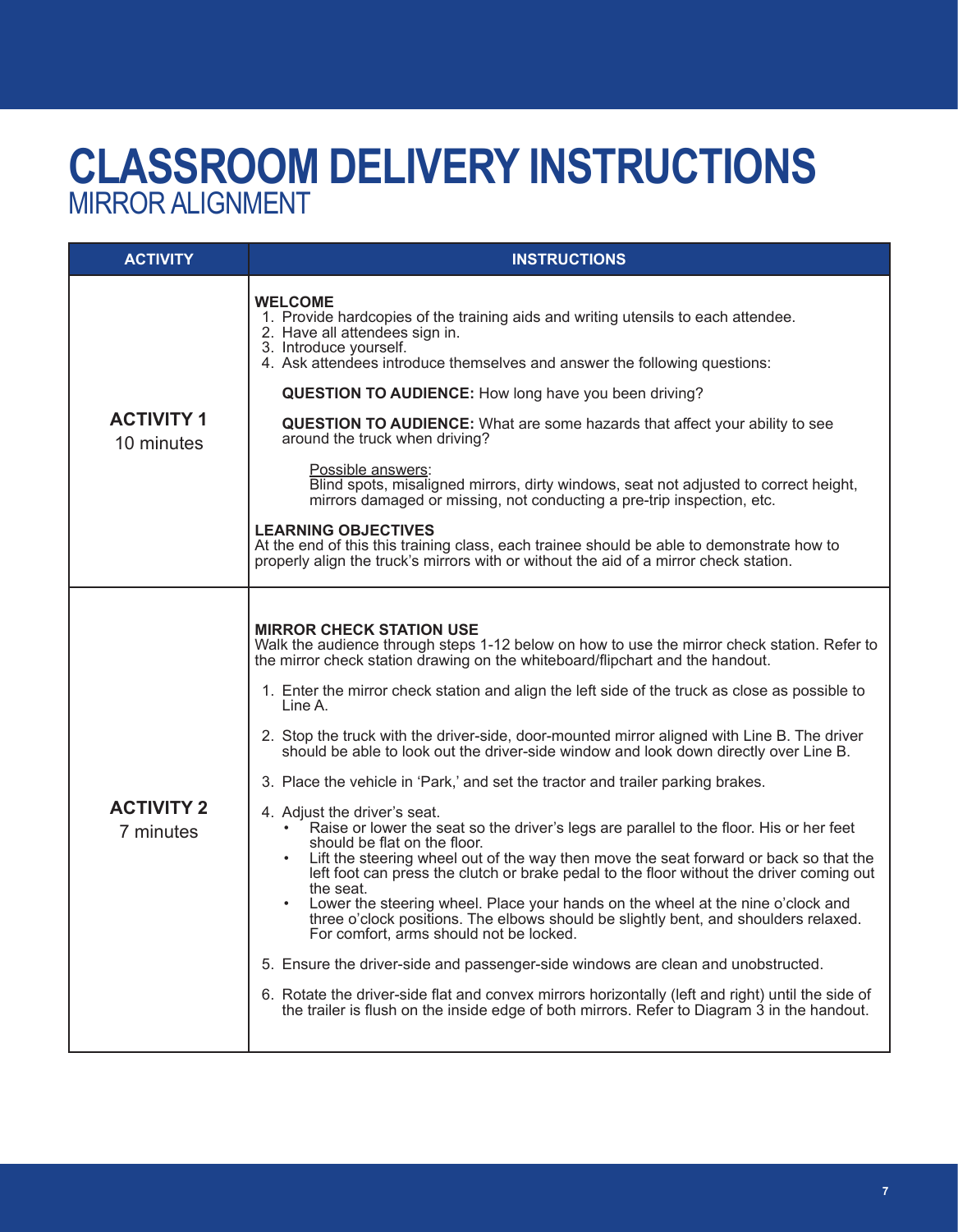| <b>ACTIVITY</b>                      | <b>INSTRUCTIONS</b>                                                                                                                                                                                                                                                                                                                                                                               |
|--------------------------------------|---------------------------------------------------------------------------------------------------------------------------------------------------------------------------------------------------------------------------------------------------------------------------------------------------------------------------------------------------------------------------------------------------|
| <b>ACTIVITY 2 CONT.</b><br>7 minutes | 7. Tilt the driver-side flat mirror vertically (up and down) until the front of Box C (the edge<br>closest to the front of the truck) is visible in the bottom edge of the flat mirror. Refer to<br>Diagram 3 in the handout.                                                                                                                                                                     |
|                                      | 8. Tilt the driver-side convex mirror vertically (up and down) until the rear of Box C is visible<br>in the top edge of the convex mirror. Refer to Diagram 3 in the handout.                                                                                                                                                                                                                     |
|                                      | 9. Rotate the passenger-side flat and convex mirrors horizontally (left and right) until the<br>side of the trailer is flush on the inside edge of both mirrors. Refer to Diagram 3 in the<br>handout.                                                                                                                                                                                            |
|                                      | 10. Tilt the passenger-side flat mirror vertically (up and down) until the front of Box D is<br>visible in the bottom edge of the passenger-side flat mirror. Refer to Diagram 3 in the<br>handout.                                                                                                                                                                                               |
|                                      | 11. Tilt passenger-side convex mirror vertically (up and down) until the rear of Box D is visible<br>in the top edge of the convex mirror. Refer to Diagram 3 in the handout.                                                                                                                                                                                                                     |
|                                      | 12. For tractor-trailers, adjust both fender/hood-mounted convex mirrors so the side of the<br>tractor is flush with the inside edge of each mirror. The trailer's rear tandems should be<br>visible in the upper portion of the mirror. Refer to Diagram 4 in the handout.                                                                                                                       |
|                                      | Note: Ask for assistance, if available (i.e., mechanic or other driver). While seated in the proper position, roll<br>down the window and give the assistant instructions on how to adjust the fender mirrors to your specifications.<br>If an assistant is not available, exit the vehicle and make adjustments as needed. Use three points of contact<br>when entering and exiting the vehicle. |
| <b>ACTIVITY 3</b><br>10 minutes      | <b>DEMONSTRATION</b><br>1. Ask attendees if they have any other questions before moving to the demonstration<br>portion of the class.                                                                                                                                                                                                                                                             |
|                                      | 2. Take the class outside to the mirror check station.                                                                                                                                                                                                                                                                                                                                            |
|                                      | 3. Walk the class around the truck, explain the layout, and reinforce the steps covered in<br>Activity 2.                                                                                                                                                                                                                                                                                         |
|                                      | <b>QUESTION:</b> For each mirror, ask the trainees what they should expect to see when the<br>mirrors are properly aligned.                                                                                                                                                                                                                                                                       |
|                                      | 4. Have each driver back the truck out of the mirror check station (using a spotter), and<br>demonstrate how to park the truck properly in the mirror check station.                                                                                                                                                                                                                              |
|                                      | 5. Have each driver demonstrate how to properly adjust the seat.                                                                                                                                                                                                                                                                                                                                  |
|                                      | 6. Have each driver demonstrate how to properly align the mirrors.                                                                                                                                                                                                                                                                                                                                |
|                                      | 7. Verify the seat and mirrors are properly adjusted. Repeat Steps 4-6 for each driver.                                                                                                                                                                                                                                                                                                           |
| <b>ACTIVITY 4</b><br>10 minutes      | <b>CONCLUSION</b><br>Answer any questions about the training topic covered. Solicit trainee feedback on how<br>the training course can be improved. What did they like/dislike? When finished, thank the<br>attendees for participating and end the class.                                                                                                                                        |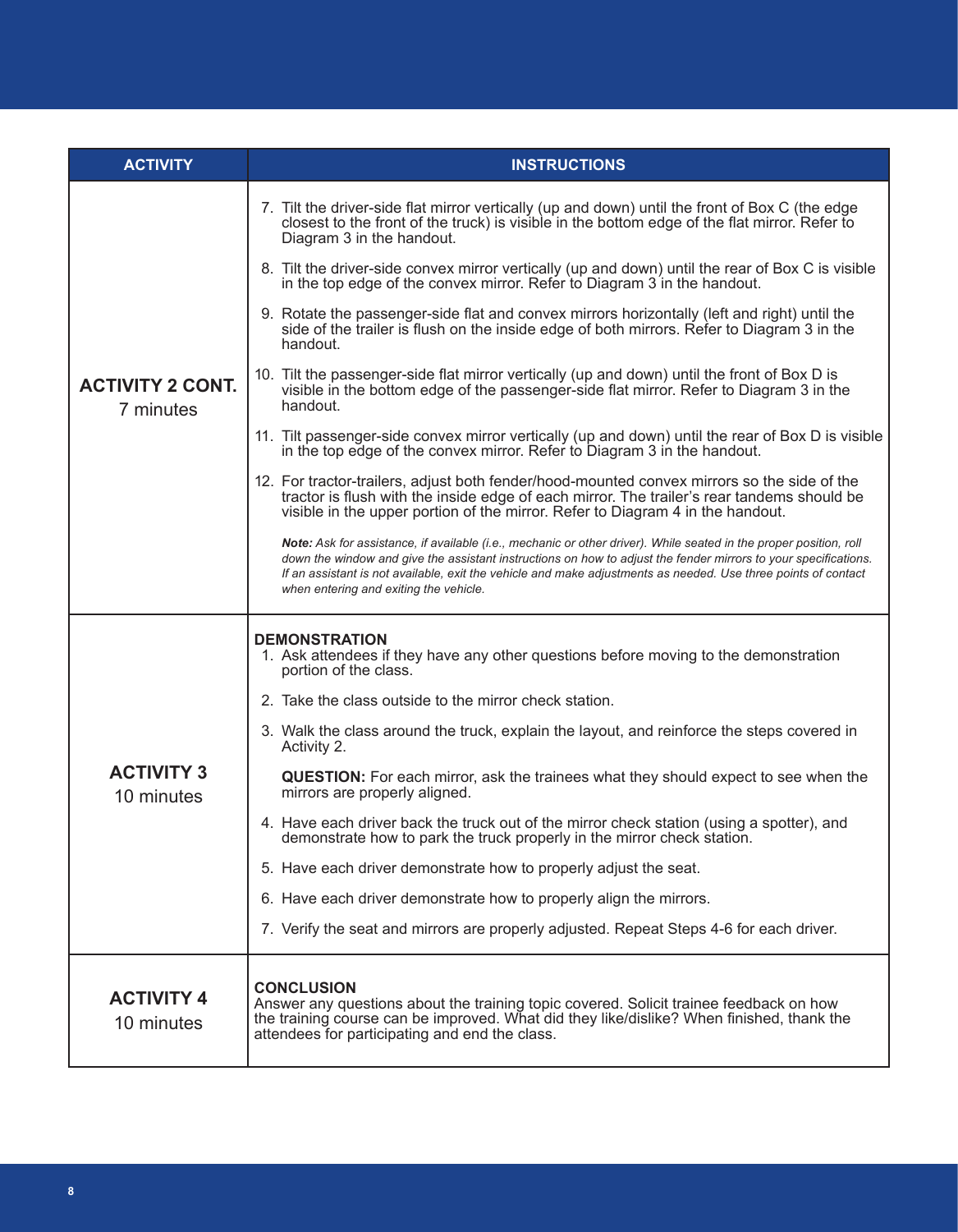# **DRIVER HANDOUT**

### BLIND SPOTS AROUND THE TRUCK (DIAGRAM 1)



### VIEW AROUND A TRUCK USING PROPERLY ADJUSTED MIRRORS (DIAGRAM 2)



*This material is a broad overview only, provided for informational purposes. Great West Casualty Company (GWCC) does not provide legal or employment-related advice to anyone, and this is not intended to serve as such advice. Such advice should be sought from your legal counsel. GWCC shall have no responsibility or liability to any person or entity for any issue alleged to directly or indirectly result from the use of this information.*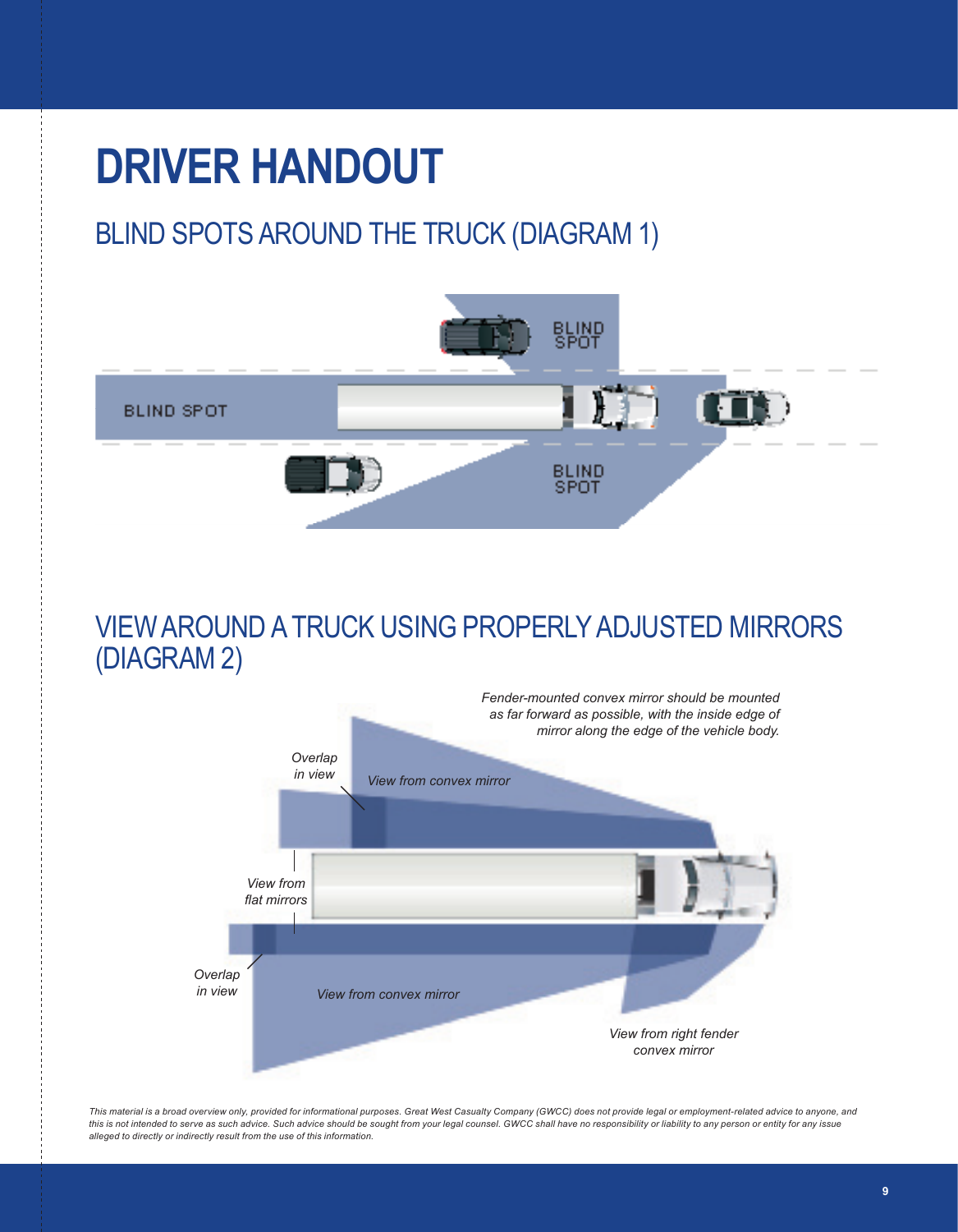# **DRIVER HANDOUT**

PROPERLY ALIGNED DOOR-MOUNTED MIRRORS (DIAGRAM 3)



PROPERLY ALIGNED FENDER-MOUNTED MIRRORS (DIAGRAM 4)



*This material is a broad overview only, provided for informational purposes. Great West Casualty Company (GWCC) does not provide legal or employment-related advice to anyone, and this is not intended to serve as such advice. Such advice should be sought from your legal counsel. GWCC shall have no responsibility or liability to any person or entity for any issue alleged to directly or indirectly result from the use of this information.*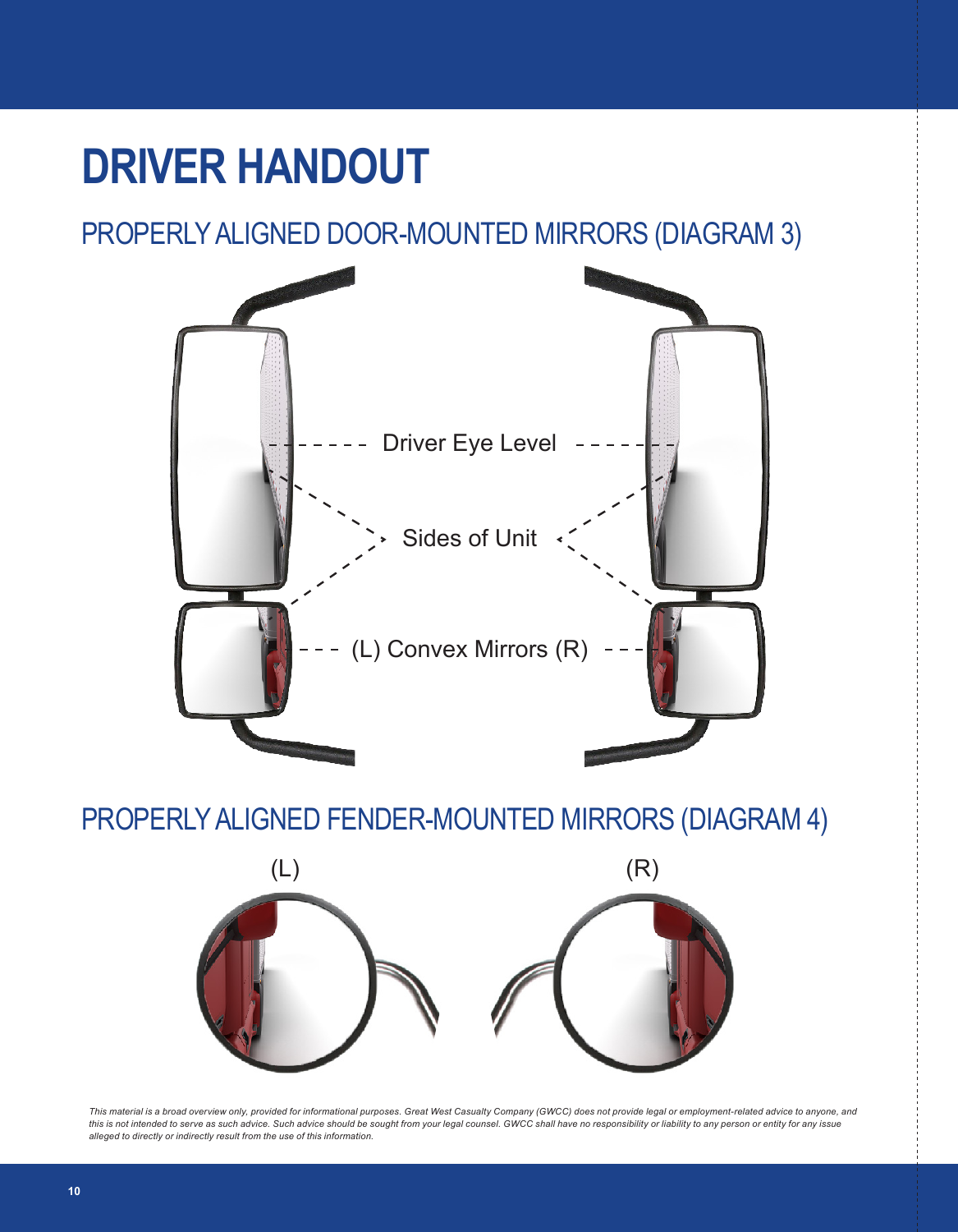# **ACCESS ONLINE RESOURCES**

Additional resources are available in Great West's Learning Library and Secure Portal to aid your safety training efforts. Please refer to the instructions below on how to access these products and services.

### LEARNING LIBRARY

The Learning Library contains over 350 safety videos, which can be accessed 24/7 using an internet-ready device, such as a PC, laptop, tablet, or smartphone. Insureds are encouraged to share their Learning Library user names and passwords with employees. Employees can only watch videos; they cannot make edits or view the company's sensitive policy information while logged in to the Learning Library.

#### **LOGIN INSTRUCTIONS**

- 1. Open your internet browser and go to *www.gwccnet.com*.
- 2. Scroll down to the "LEARNING LIBRARY" link in the center of the page.
- 3. At the Learning Library home page, enter your User Name and Password to log in.
	- **User Name** Enter your primary Great West policy number (Ex. GWP12345A).
	- Password First-time users enter the temporary password: **greatwest**.

Note: As soon as you log in, you will be prompted to change your temporary password. Make the new password easy for all employees to remember.

4. On the Classroom page, click the '+' sign to the left of the module name to expand the selection. Click the video link to start watching.

#### **NEED HELP?**

If you have problems logging in to the Learning Library, please contact Vertical Alliance Group at 877.792.3866 x300, Monday - Friday, 8:00 AM to 5:00 PM CST.

### SECURE PORTAL

The portal is where insureds can view sensitive policy information, such as claims, premiums, and driver lists, as well as additional safety products and services. Unlike the Learning Library, insureds should not share their portal login credentials with unauthorized personnel.

#### **LOGIN INSTRUCTIONS**

- 1. Open your internet browser and go to *www.gwccnet.com*.
- 2. Click on the "CLIENT LOGIN" link in the upper righthand corner.
- 3. In the "Email / User ID" field, enter your email or username.
- 4. In the "Password" field, enter your password.
- 5. Click the "Sign In" button.
- 6. Click on the "Secure Portal" link.

#### **FIRST-TIME USERS**

Click the "Request Sign On?" link. After you fill in the required fields, click the "Submit Request" button.

#### **FORGOT YOUR PASSWORD?**

Click the "Forgot?" link to the right of the password field and complete the form to reset your password.

You can also call our Help Desk at 800.552.9118 for assistance. After submitting your request, you will receive an email from Great West with your login information.